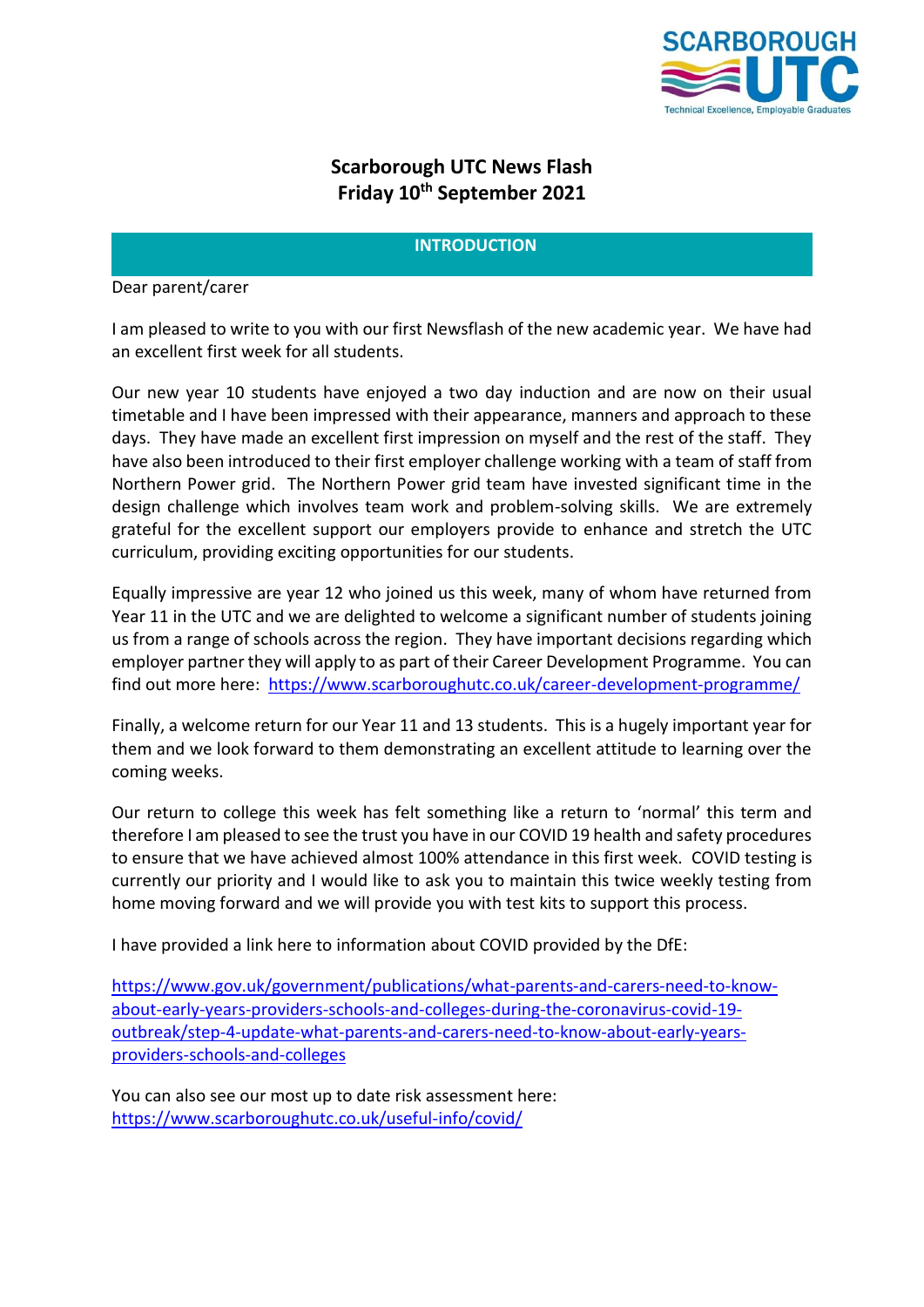I am delighted with the progress we have made in the last academic year as we continue to go from strength to strength. Despite the cancellation of examinations this summer the robust procedures behind our teacher assessed grades means that students have had the opportunity to demonstrate through a range of assessments, their knowledge, skills and understanding in each subject and we are delighted with the excellent grades achieved by our students.

These grades are a great reflection on the hard work of the students, the quality of teaching and the achievement culture we have built at the UTC.

Whilst there will again be no data to compare schools this summer, our own analysis is very exciting as at A level it positions us in the top 10% nationally and at GCSE we expect to compare favourably with the top schools in the area.

For parents of children that wish to focus on engineering, cyber or health then Scarborough UTC now has to be seen as the destination of choice for their child's education.

My message to all our students this week in assemblies, has been the importance of high expectations and high aspirations. As well as our exciting and unique curriculum working alongside our employer partners, these high expectations are at the heart of our high standards. My staff and I have the highest expectations of ourselves and what your son/daughter can achieve. With your support we will continue to deliver high standards and increasingly stand out through our unique approach to support, care, expectation and achievement.

Our key expectations of our students this year are as follows:

- At least 96.5% attendance.
- Always on time to College and lessons.
- Always has the right equipment.
- Is always appropriately dressed.
- Has really good manners.
- Demonstrates a great attitude in a wide range of situations.
- Works hard

One important aspect of learning and good habits is for students to keep hydrated. Water is the best and healthiest drink in this regard and we have water fountains available around the building for students to refill their water bottles. We encourage all students to have a refillable water bottle with them at college each day and to drink plenty of water.

From time to time students will bring in fizzy drinks and juices in large bottles or cartons. These are not appropriate in college and so our rule is that no drinks containers over 500ml are allowed in college. Equally we want to support our students' health and well-being and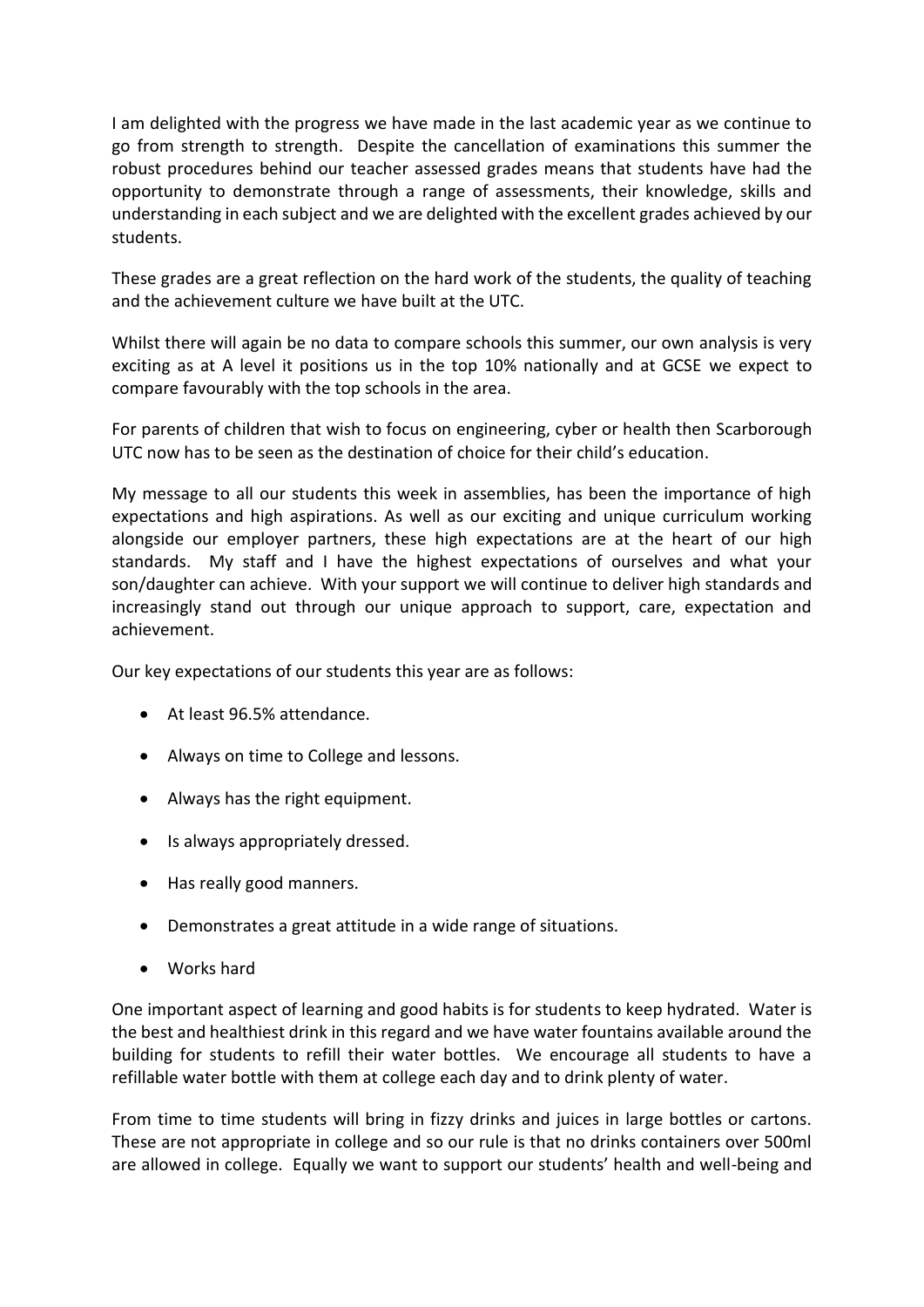so energy drinks are also not allowed in college. Any breaches of these rules will be dealt with through our Conduct for Learning Policy.

Each week I like to share some quotes with you through the newsflash for inspiration and to provoke thinking and this week will be no exception.

*I am not bound to win, but I am bound to be true. I am not bound to succeed, but I am bound to live up to what light I have.*

#### Abraham Lincoln

*My will shall shape the future. Whether I fail or succeed shall be no man's doing but my own. I am the force. I can clear any obstacle before me or I can be lost in the maze. My choice, my responsibility. Win or lose, only I hold the key to my destiny.*

Elaine Maxwell

Thank you for your support.

#### **Mr. Kilgour Principal**

#### **T&L@SUTC**

Student experience in Y10 this year has begun with a great employer engagement project delivered by the team from Northern PowerGrid. On their first day at Scarborough UTC students embarked on a project based learning activity involving the production of a solution to a power line routeing problem, and design and manufacture of a model demonstrating suspension of a pylon pin insulator. The final task for students was to work as a team to present their solutions to Northern PowerGrid engineers. A huge well done to all students and teachers that took part in this great day, and thank you to Northern PowerGrid for their effort and expertise.

## **TECHNICAL EXCELLENCE**

News from Systems Control this week - it is brilliant to welcome students back in to College, and to meet our new students. With Year 10 - students have had a general introduction to engineering, exploring what the course structure is, what our expectation are of students and what students can expect from their teacher, and discovering a little more about what engineering is. <https://youtu.be/OlvxmX1KNlw> and a short introduction to circuit prototyping.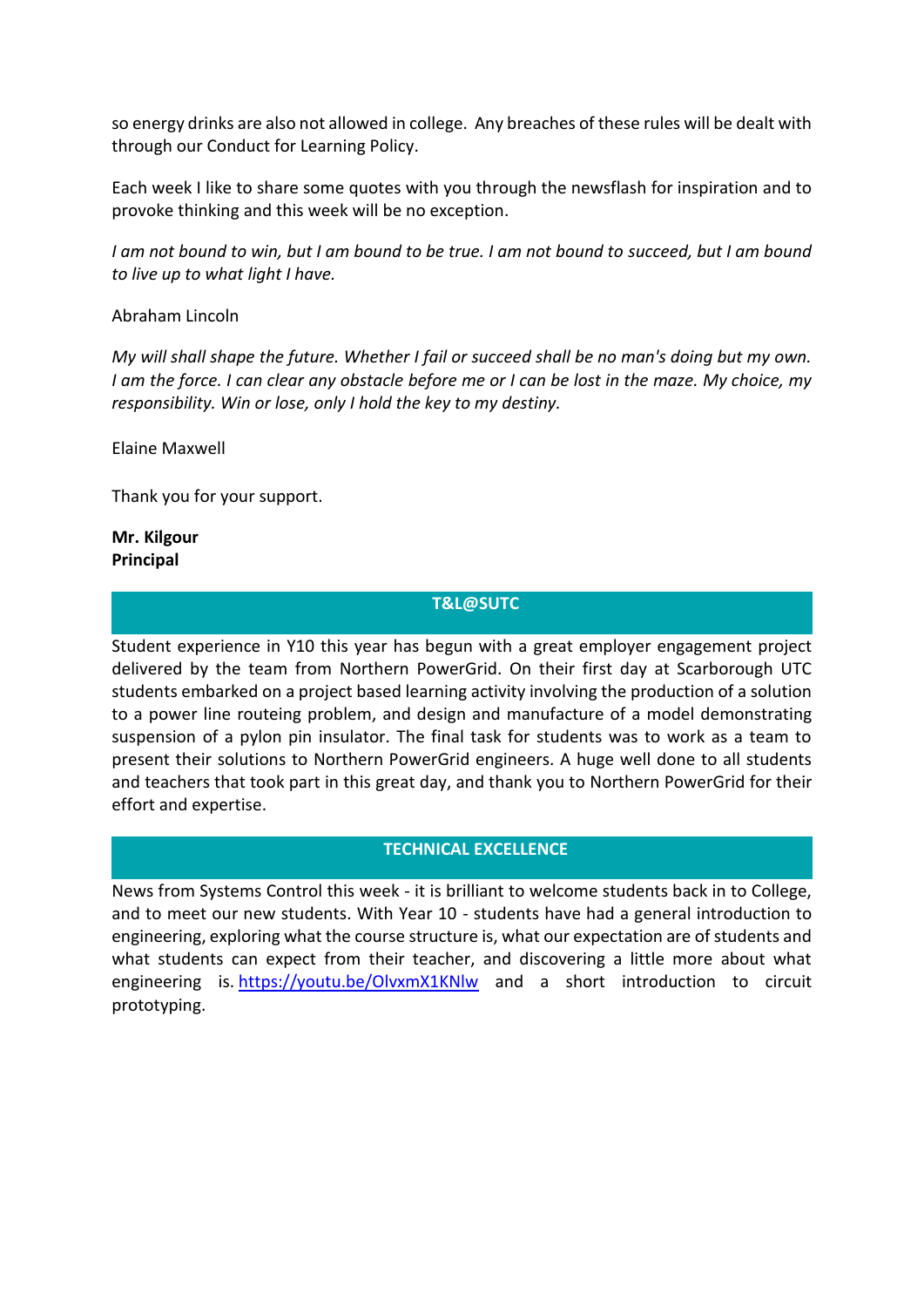

# [Be the difference - This is](https://youtu.be/OlvxmX1KNlw)  **Engineering**

**Where can engineering take you? From tech to art and design, choose engineering solve real world problems, be the difference and make the world a better plac... youtu.be**

Year 11 students have had a refresher in the electronics workshop - using the bench power supplies, solderless breadboards and using Ohms Law calculations, and some students safely demonstrated testing to destruction by overloading an LED in controlled conditions emphasising the need for safety and codes of practice in electrical and electronic design. Have a great weekend, Mr Brown

## **BUSINESS SUPPORT**

## **Covid Testing**

Students have engaged well with the covid testing as we return from our summer break. All consenting students have undertaken their first test and some their second with final ones to be undertaken by Tuesday of next week. Students will then be issued with home testing kits as we did before, these are still the throat and nasal swab and when we receive new kits with nasal swab only, we will make this clear to students and parent/carers. Please report the test outcome on the NHS test and trace and also via our google document by clicking on the link <https://forms.gle/7ZK3DF2kdzLZRgXZ7>

## **Water bottles**

Please ensure your child has a water bottle for college which they can now refill at various points around college at the water fountains. Students are not permitted to drink directly from the fountains due to the risk of covid spread and moving forward we believe it is more hygienic and reduces the risk of spreading colds, flu and other ailments so we will continue to ask for you to send your child with a water bottle. We do of course sell various refreshments via the college canteen at both break and lunch.

#### **Buses**

There have been a small number of teething issues with the buses whilst students and East Yorkshire Buses familiarise themselves with new routes and stops. Please be mindful this is a public bus service that has been modified to enable our college timings to fit with transport.

Please ensure your child clearly indicates to the driver that they want them to stop by putting their hand out, there will be different drivers so they won't be as familiar with our students and their stops initially. Thank you for letting us know about any issues and we will continue to feedback to the bus company and our own minibus drivers where we believe improvements can be made.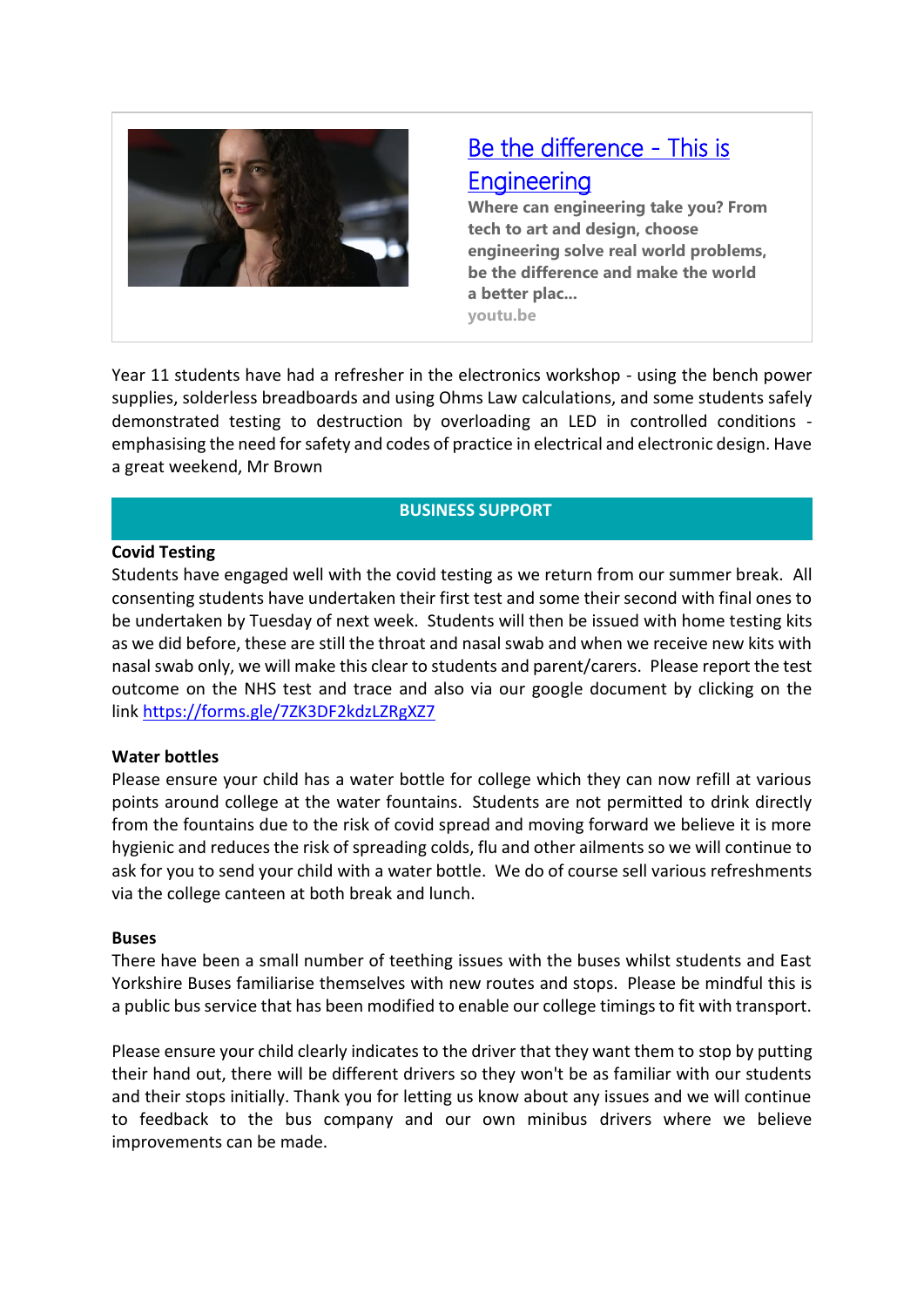## **Free School Meals**

We encourage and support you to claim for FSM if you are entitled. For further information please access our website <https://www.scarboroughutc.co.uk/useful-info/catering/> and if eligible please apply, this not only results in your child securing a free freshly made meal in college each day but also secures additional pupil premium funding for the college. Any queries please don't hesitate to contact reception.

## **ASSESSMENT AND CURRICULUM**

## **Behaviour and Safety**

Students have approached the return to college in a very mature manner with excellent business dress, we have been very impressed with their attitude to personal responsibility and approach. All have adapted quickly to working and attendance for all year groups is excellent.

Moving forward it is vital that each student continue to be responsible for personal equipment in line with the list on the website, this includes stationery, maths set, earphones and scientific calculator.

All students have now completed enrichment options for Friday periods 5 and 6. There are a wide variety of study areas available from local history, reading club, engineering fabrication, F1 in schools to CCF. This is an opportunity for students to develop team work, take part in career based projects and further develop important professional and employability skills.

## **Curriculum and Assessment**

## **Year 10**

Student assessment cycles commenced with the completion of GL tests for English and Maths and the NGRT reading test. These assessments have informed the set groups and timetables.

The cohorts completed GL tests also and following the review of this data the student targets are set and class groupings timetabled. Students have been issued with their personal ear phones so it is important that these are available and used for the tests.

## **Year 11**

The formative assessment process has commenced and students should expect some in class testing. NGRT reading tests and GL CAT 4 tests for year 11 are scheduled, this data will be used to assess progress against previous targets and provide an assessment baseline.

## **Y12**

Year 12 have completed KS5 GL CAT 4 gold tests. This data will be used alongside student GCSE grades for analysis to set progress targets and provide an assessment baseline.

## **Y13**

Y13 have commenced with ongoing formative assessment.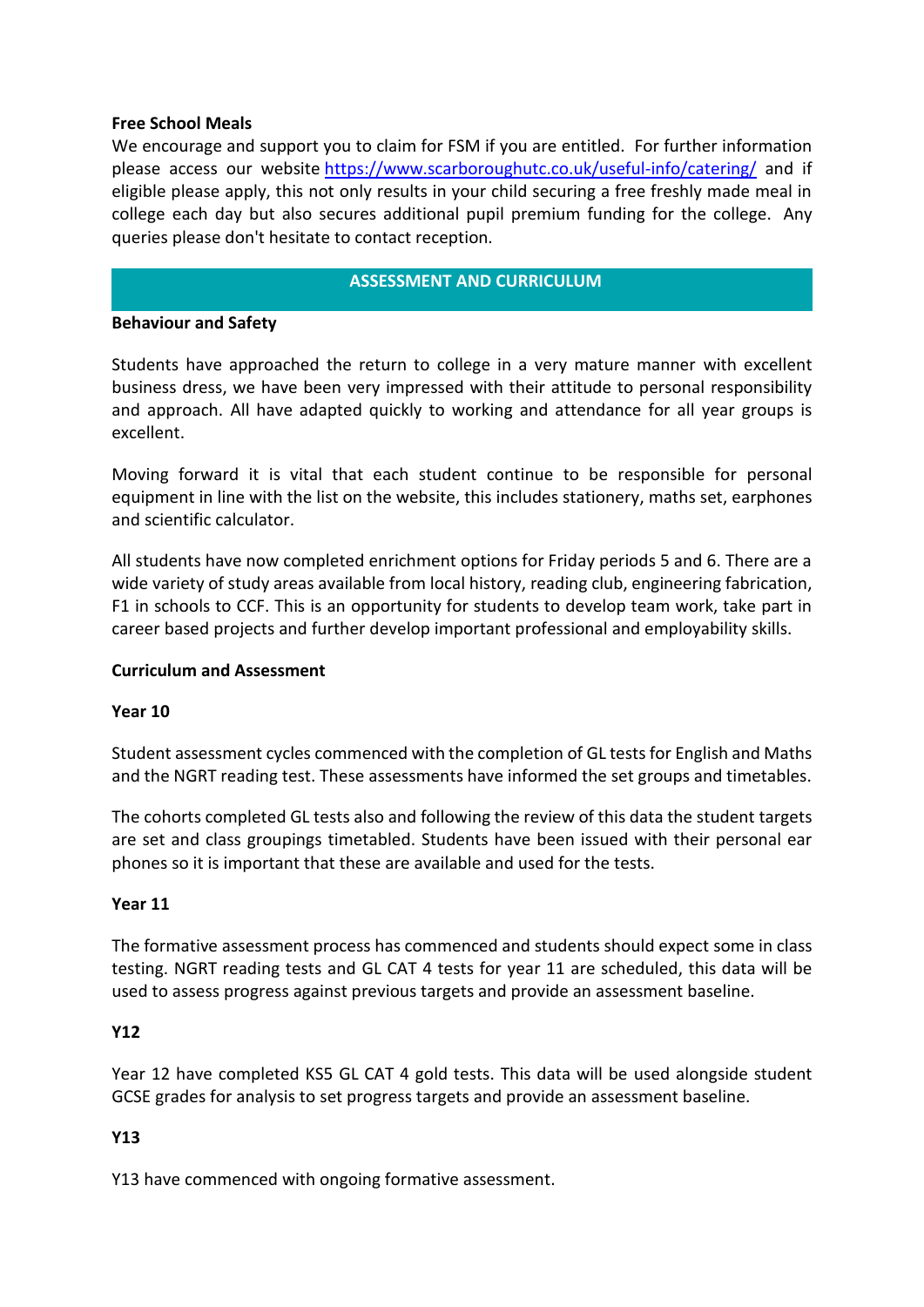## **All Years**

All assessment information, Attendance, Professional values, behaviour and target information is published on the My Child at schools app. This is a secure and personal portal that allows you to assess the progress of your child at anytime.

#### **SIXTH FORM**

Our Year 12's took part in their own induction day and had sessions on independent study, mental health with the NHS Wellbeing in Mind Team and our career development programme. Students on the Health Pathway also participated in workshops with CU Scarborough. Our team session has ended with a Year 12 treasure hunt.

All students have been reminded that tutor sessions on Wednesday are study skills/ employability skills and that Fridays are assemblies. There is a daily focus of activities and all students should attend a minimum of three sessions each week.

It has been good to see all of the Sixth Form together in assembly this week to hear about team work and complete a challenge

## **WORK EXPERIENCE**

Year 11 and 13 are due to complete work experience on 18<sup>th</sup> October. They should be searching for placements and returning their forms to reception so that the appropriate insurance checks can be carried out. This is an opportunity for students to complete a different employment experience.

#### **ETHOS**

The theme of our week has been welcome and we have explored the power of team work. It has been good to welcome our new year 10 and 12 students to team UTC.

Our Year 10's had two days of induction sessions with staff showing them how we work at the UTC, using GCSE POD and Grofar to support our learning and careers. You can find out more by signing up to their webinars

[https://us02web.zoom.us/webinar/register/WN\\_DPCPg6lRR0qpCiT7DPj1iA](https://us02web.zoom.us/webinar/register/WN_DPCPg6lRR0qpCiT7DPj1iA)

It was great to see them working and achieving with our employer partner Northern PowerGrid with a live project.

We share key values here at the UTC that are so important in the workplace – self management, problem solving, teamwork and creativity.